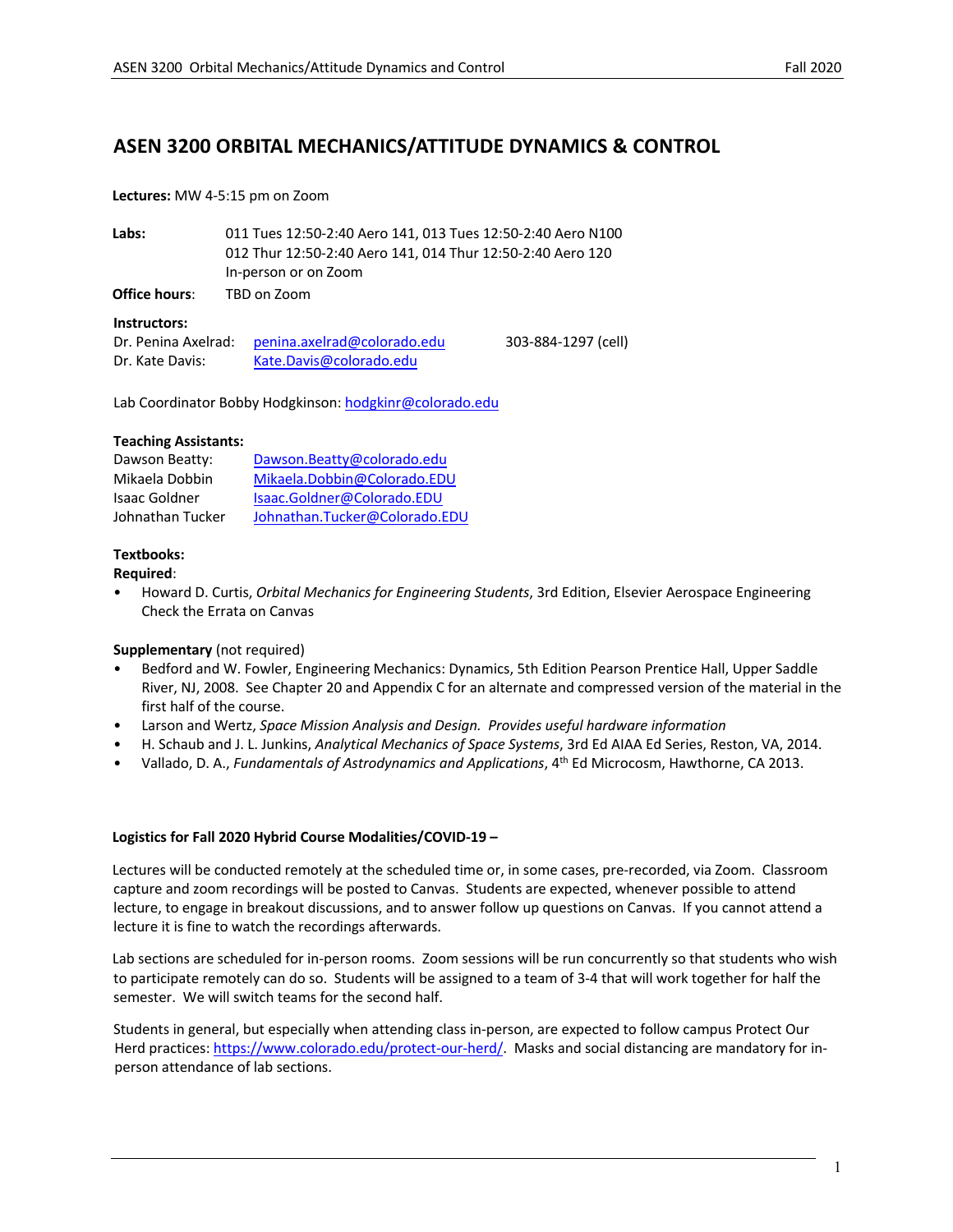### **Overview and Goals:**

In the sophomore ASEN2003 and ASEN2004 courses, students developed an understanding of the motion of particles and rigid bodies in 2D as well as the basics of orbital mechanics and satellite design. In ASEN3200 we break free of the planar motion bounds to explore full 3D motion of space platforms. By the end of the semester students will be able to model and analyze the orbital and attitude motion of satellites, to develop a near-Earth satellite mission concept, and to design a single axis spacecraft attitude control system.

The first half of the course focuses on dynamics and control of spacecraft orientation or attitude. Nearly all spacecraft must be accurately pointed to accomplish their mission, yet the natural behavior in orbit is typically uncontrolled tumbling. We will develop a fundamental understanding of these natural 3D rigid body kinematics and dynamics, using this to discuss common methods of passive and active attitude control. Attitude sensor and actuator technology will be investigated, as well as common ways of representing and determining attitude. On the topic of rigid body kinematics, the goal is for students to become comfortable with a small sub-set of attitude representations such as the DCM and the 3-2-1 Euler angles, and aware of other sets of coordinates such as other Euler angle sequences and quaternions. On the topic of rigid body dynamics, the goal is to expose students to repeated uses of Euler's equation and the angular momentum vector to develop the system equations of motion. On the topic of control, the goal is to show students how simple open-loop and closed-loop flow diagrams can be created, and how to use transfer function methods to develop single-input-single- output linear controls. This is applied to 1-D constrained rotational motion only.

Lab experiments will be conducted to measure spacecraft mass properties, understand the operation of gyroscopic instruments, and design feedback control to achieve precise spacecraft pointing. In these labs the goal is for students to receive hands-on opportunities to see the complex dynamic interactions that can occur with spinning rigid bodies.

In the orbital section of the course, students will learn the characteristics of the motion of a system of particles with emphasis on the two-body problem, a model that offers a good preliminary approximation for the dynamics governing the motion of a planetary orbiter or interplanetary transfer vehicle. We will study the motion of a spacecraft under the influence of gravitational perturbing forces and n-body perturbations from additional celestial bodies. Also, the perturbations caused by atmospheric drag, and solar radiation pressure will be considered. In addition to studying the motion, we will look at ways to determine the ephemeris or trajectory of a satellite from observations. Finally, we will study aspects of designing an Earth orbiting and/or interplanetary mission.

The lab will involve a combination of MATLAB and Systems Tool Kit (STK), e.g. students will be asked to solve a problem with STK, verify the solution, and/or use data generated by STK in a follow-on application. The objective here is to teach students how to determine if a result from 'off the shelf software' is reasonable. A primary complaint of employers is that recent graduates often believe whatever comes out of 'blackbox software' even when results are obviously unreasonable. When completed with the orbit portion of the class the student should be somewhat proficient with STK and more skilled in the use of MATLAB. They will understand the basics of orbital motion and significant perturbations as well as mission design and preliminary orbit determination techniques. They will be able to solve problems on these subjects using both their analytical and computer skills.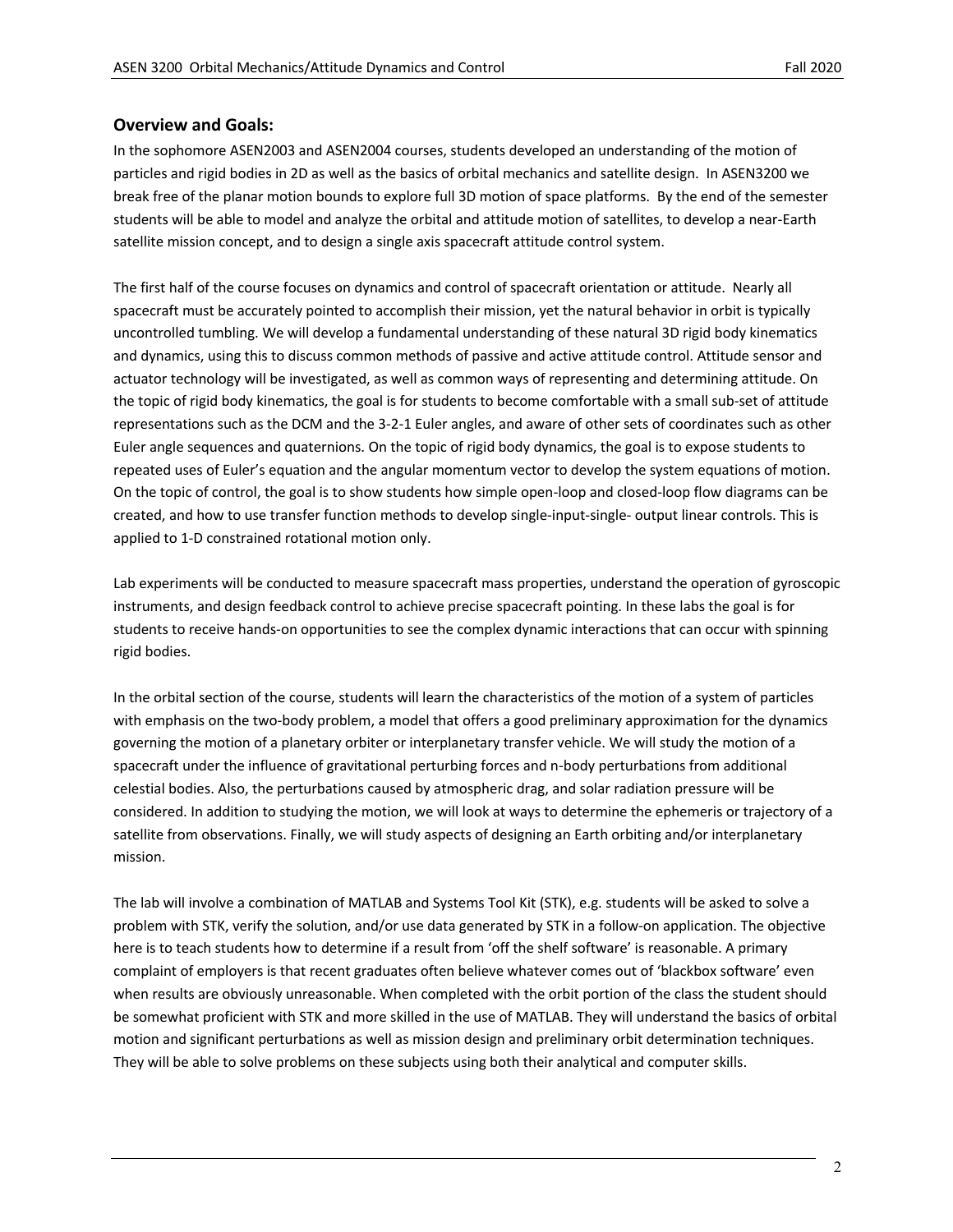# **Class Format:**

The first half of the course is devoted to attitude dynamics and is led by Dr. Axelrad. The second half will focus on orbit mechanics, led by Dr. Davis. Each section has a similar format:

- Twice-weekly lectures are held on Mondays & Wednesdays. Lab sections on Tuesday or Thursday. Lectures are available remotely/online with Zoom set up to allow for synchronous participation and Classroom Capture and/or Zoom recordings posted to CANVAS to allow students to access the materials afterwards. Students may participate in breakout sessions or online discussions of material presented in lecture.
- Due to the unique nature of this semester, the instructors may elect to pre-record lectures for students to view prior to the regularly scheduled class period. Then, the scheduled lecture period will be used for Q&A and working pertinent example problems. Advanced notice will be given regarding pre-recorded lectures so students will have adequate time to prepare.
- Attendance in lab sessions on Tues or Thur may be in-person or via Zoom. Guidelines for working with lab groups are provided in a separate document on Canvas. Please note that all in-person participants are required to wear masks and to follow social distancing protocols implemented in the classrooms, labs, and other spaces in and near the Aerospace building.
- Reading and homework assignments are given weekly.
- Office hours will be on zoom.

### **Exams and Finals:**

- Exams will be distributed, submitted, and returned on Canvas/Gradescope. There are total of 4 exams in this course.
- Halfway through each of the two sections a midterm exam will be held during the class period. Beginning at the class start time 4PM, students will have 75 minutes to take the exam + 30 minutes for logistics to submit solutions to Canvas. Exams will be open book, with computer access limited to only course materials.
- At the end of each of the two sections a final exam is scheduled outside of the regular class time. Students will have 2.5 hours to take each of the final exams + 30 minutes for logistics of submittal. Dates and times are shown on the schedule.
- Students with exam accommodations should start at specified exam start time and adjust the end time based on their specific accommodation conditions.
- If you cannot take an exam due to an unavoidable schedule conflict, notify the instructor at least one week prior to the exam date to make arrangements for an alternate test date. If you cannot take an exam due to illness or other emergency situation occurring on the exam date, notify the instructor as soon as possible so that an appropriate course of action can be arranged.
- If you run into technical difficulties uploading your solutions to Canvas, please notify the instructor and use the CU Large File Transfer system to send the pdf to the appropriate instructor: https://filetransfer.colorado.edu. If necessary, you can email your solution to the instructor.
- Exams are to be completed completely independently. Any type of collaboration or copying on an exam or final constitutes cheating and will result in an F for the course. An Honor Code violation or accusation report will also be filed.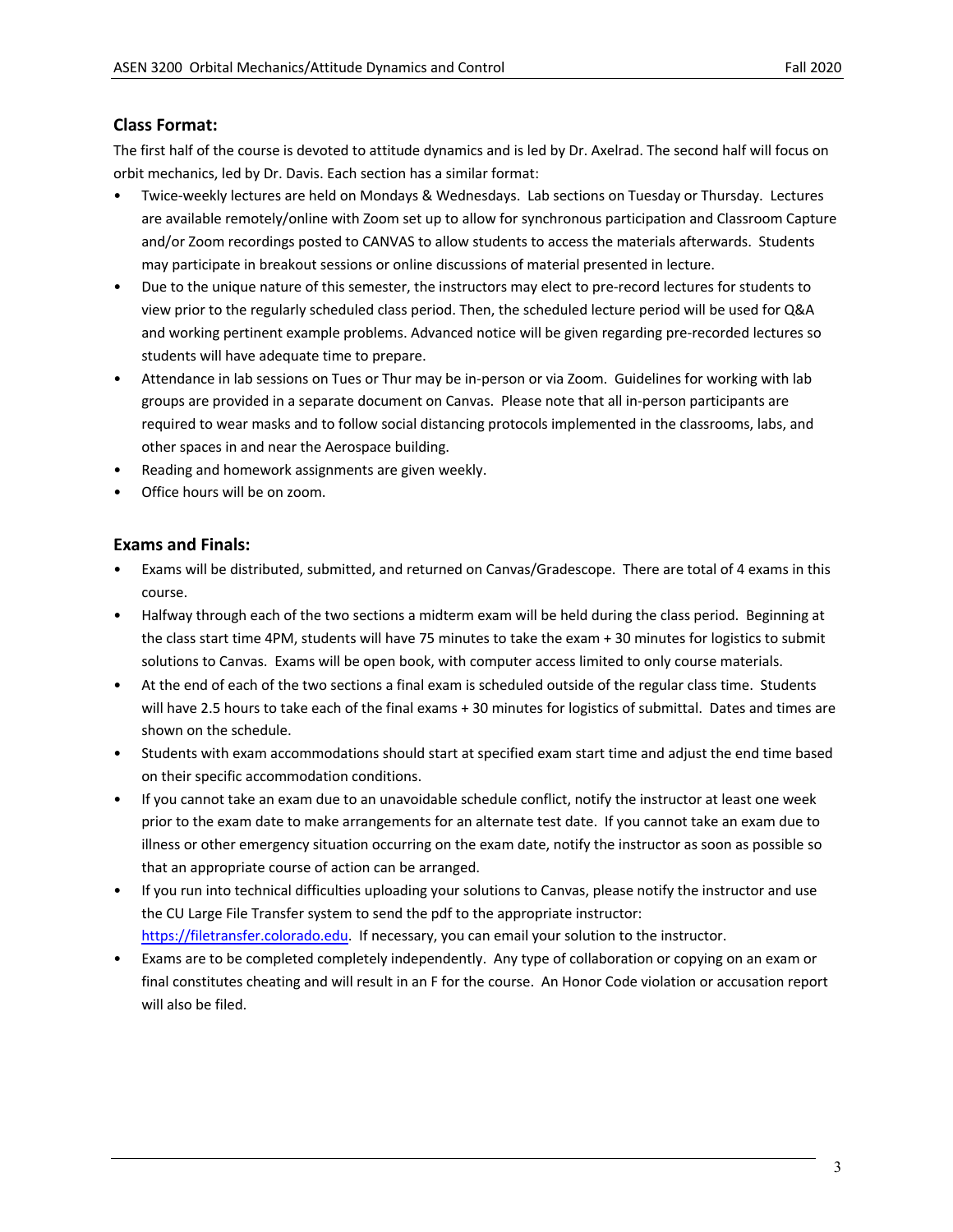### **Homework:**

- For grading purposes, homework is considered part of the group grade and only contributes to the total grade when the individual work meets the minimum threshold described under grading policies.
- Collaboration is permitted on homework. You may discuss the means and methods for formulating and solving problems and even compare answers, but you are not free to copy someone's assignment. Copying material from any resource (including solutions manuals) and submitting it as one's own is considered plagiarism and is an Honor Code violation.
- Homework solutions must demonstrate an understanding of the principles involved by including diagrams, using correct notation and terminology, explaining the approach, showing the key steps to obtaining the solution, and outlining the answer with proper units. These problem-solving steps are critical for developing problem formulation skills.
- Always submit work with a professional appearance. Neatness, clarity, and completeness count and will be accounted for in the grading scheme. Although you may use software to aid in computations, code may not be submitted solely as your solution.
- Although each homework assignment will have several problems, all problems may not be graded. However, solutions will be provided to you for all the problems.
- If you believe that your homework was graded incorrectly, you have 2 weeks from when it is handed back to ask for a regrade. To ask for a regrade, you must briefly outline via email what you think the error in grading was and submit it to the instructor.
- Assignment due dates will be indicated on the Canvas webpage. Students are responsible to ensure that submitted documents are uploaded correctly, readable, and in the correct location. Corrupt files will not be graded.
- Late homework will not be accepted; however, we will drop each student's lowest two homework scores in computing final grades. We expect this allowance should be sufficient to cover accidentally missed deadlines, illness, or other personal reasons for missing a deadline.

# **Labs**

- Experimental exercises, design labs and the research report exercises are conducted together with your team.
- A grading rubric will be provided with each lab.
- Team lab reports shall be turned in as a PDF on Canvas.

# **Class Attendance:**

You are expected to participate in class, labs, and scheduled exams. All activities can be performed remotely via Zoom. As much as possible, we will also offer in-person lab sections for students who wish to participate in this manner. If you need to miss a lecture, it is your responsibility to catch up on the material. If you need to miss a lab, it is your responsibility to notify both the instructor and your lab partners.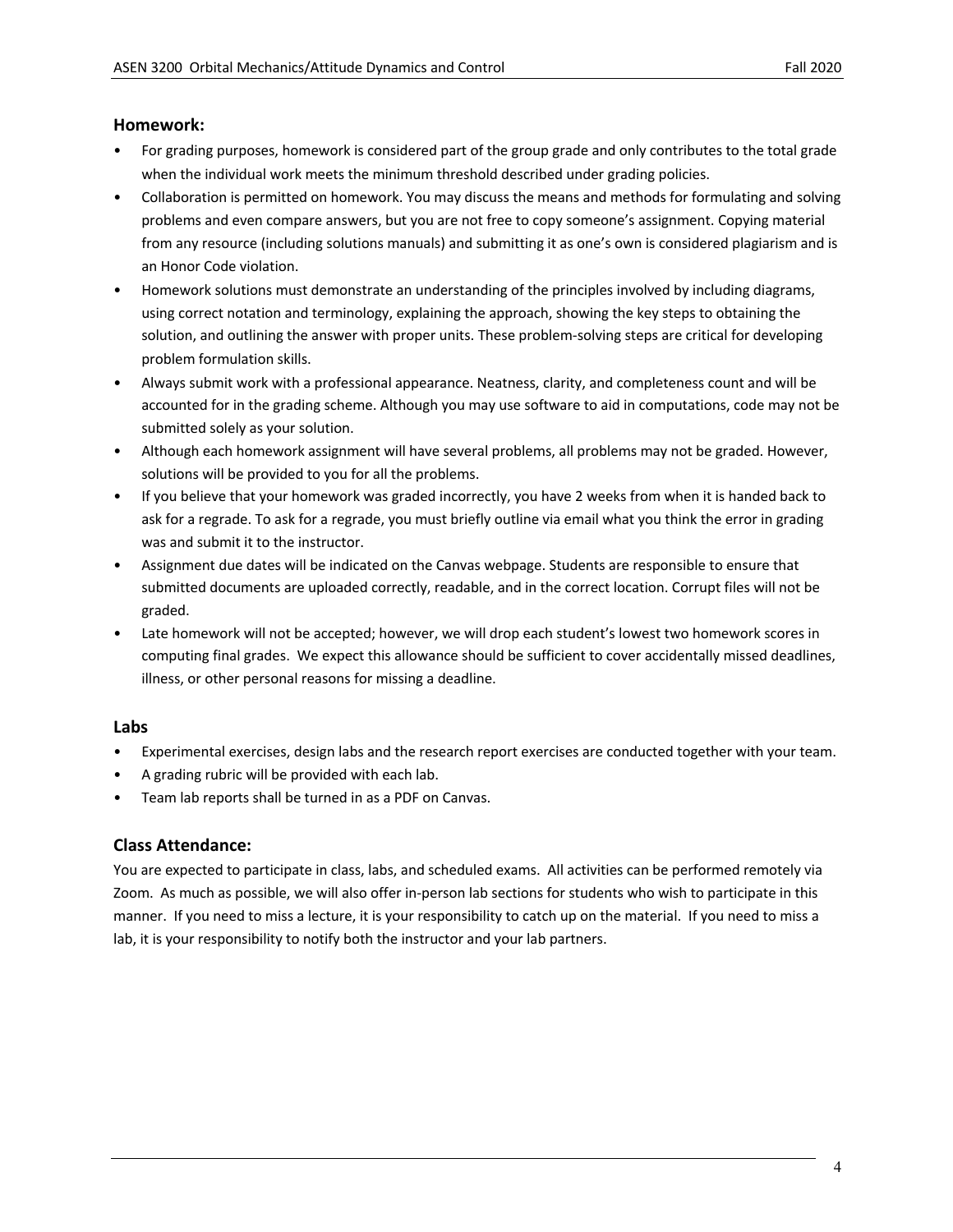# **Grading:**

Grades on individual assignments and for the overall course are set based on the following criteria.

- A, A- Demonstrates superior understanding of the material, excellent technical work
- B+, B Demonstrates comprehensive understanding of the material, very strong technical work
- B-, C+ Demonstrates good understanding of the material, complete technical work
- C Demonstrates sufficient understanding of the material to proceed to the next level; adequate technical work
- C- Does not demonstrate sufficient understanding of the material to proceed to the next level
- D Poor technical work
- F Unsatisfactory performance
- If you believe that an error has been made in grading any of your submissions, you may submit a regrade request to the instructor by email within two weeks of the grade being posted to Canvas. Please include a brief summary of the error and attach an annotated copy of the assignment (or use tools in Gradescope or Canvas to provide this information).
- Please note: the CANVAS gradebook is a guide to ensure that your assignments have been graded and that the grade entered is consistent with that reported to you. The CANVAS gradebook does not contain all information related to the final course grade calculation; so if you would like an estimate of your final course grade, consult with the instructor by email or in office hours.

### *Grading Policy*

Assignments are graded to an absolute standard designed to indicate your level of competency in the course material. Minor adjustments may be made in the assignment of final grades, but there is a limited amount of "curving" in the course. The final grade indicates your readiness to continue to the next level in the curriculum.

The course grade is primarily dependent on individual demonstrated measures of competency. We rely on exam scores to identify whether a student has achieved the basic level of competency of the material. Accordingly, other assignment grades are only incorporated into a student's final grade when their individual grade is a C or better. In other words, if your exam average is below a C, the other assignment grades are not included in the final grade, as shown in the table below.

Other course assignments are designed to enrich the learning experience and to enhance individual performance, not to substitute for sub-standard individual competency. This policy makes it important to use the homework and lab group assignments to enhance your own learning. If the work in the assignment is split up among group members, be sure that the learning is not also split up, but is shared among the whole group.

Participation is based on contributions to lab activities, lab reports, and engagement in zoom and online class activities.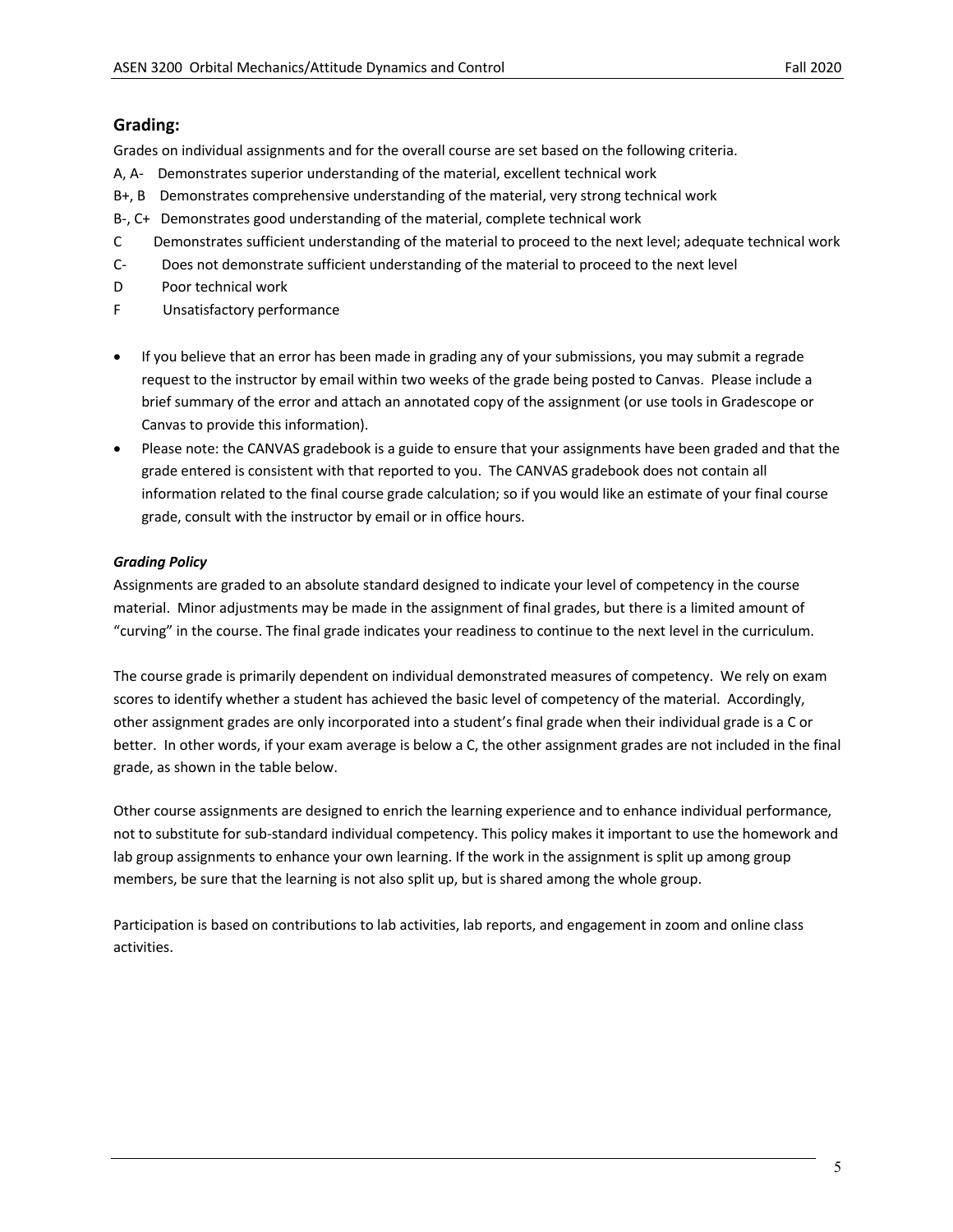# **Final Grade Table**

| <b>Type</b>        | <b>Description</b>      | Percentage                                           |
|--------------------|-------------------------|------------------------------------------------------|
| Exams              | Midterm Exams (2)       | 40%                                                  |
|                    | Final Exams (2)         | 60%                                                  |
|                    | <b>Exam Total</b>       | 100%                                                 |
| Other              | Labs & Research Project | 70%                                                  |
|                    | Homework                | 20%                                                  |
|                    | Participation           | 10%                                                  |
|                    | <b>Other Total</b>      | 100%                                                 |
| <b>Final Grade</b> | If exam grade $>=$ C    | Final grade = $0.5*$ Exam Total + $0.5*$ Other Total |
|                    | If exam grade $<$ C     | Final grade = Exam Total                             |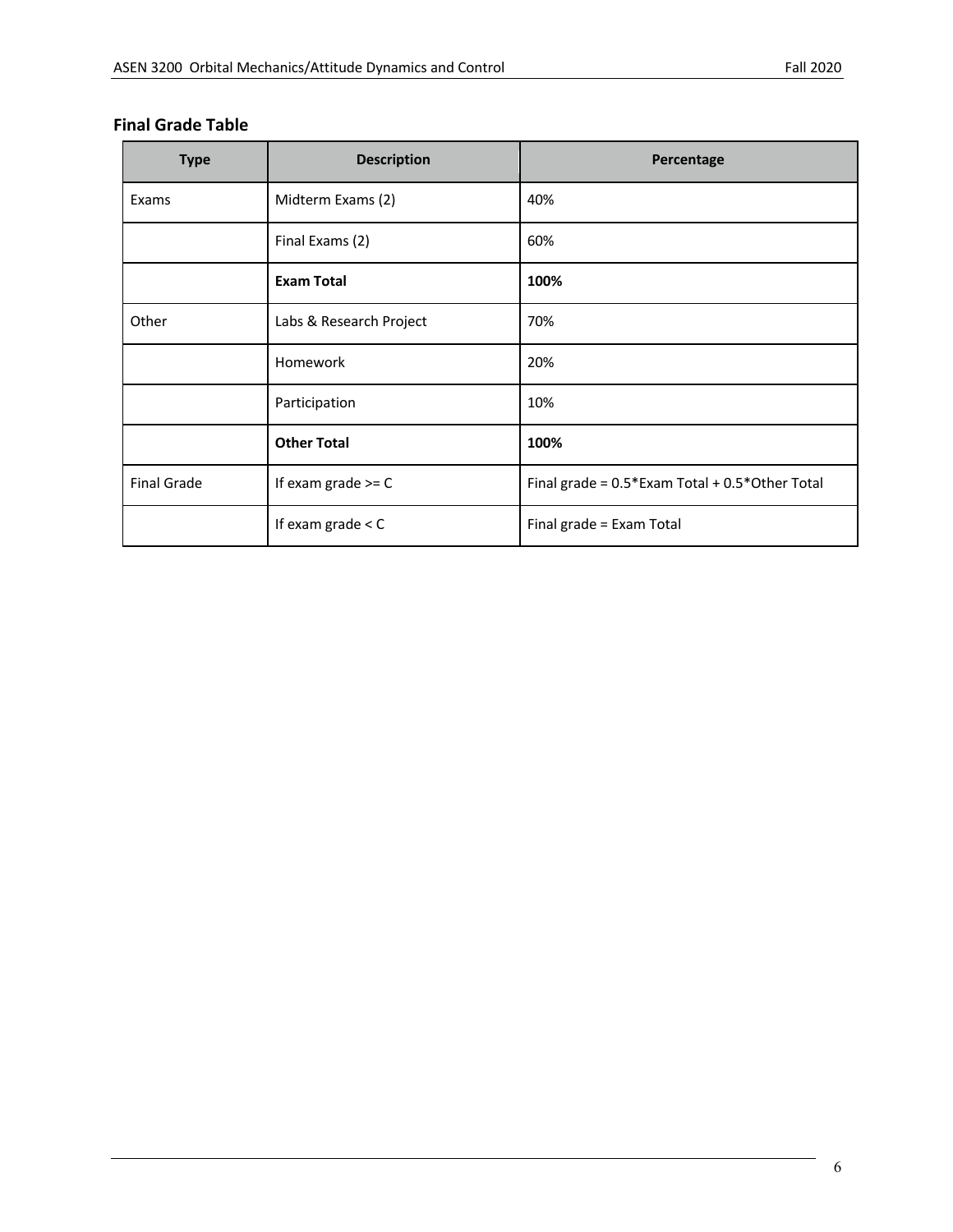# **University Policies**

# **Classroom Behavior**

Both students and faculty are responsible for maintaining an appropriate learning environment in all instructional settings, whether in person, remote or online. Those who fail to adhere to such behavioral standards may be subject to discipline. Professional courtesy and sensitivity are especially important with respect to individuals and topics dealing with race, color, national origin, sex, pregnancy, age, disability, creed, religion, sexual orientation, gender identity, gender expression, veteran status, political affiliation or political philosophy. For more information, see the policies on classroom behavior and the Student Code of Conduct.

# **Requirements for COVID-19**

As a matter of public health and safety due to the pandemic, all members of the CU Boulder community and all visitors to campus must follow university, department and building requirements, and public health orders in place to reduce the risk of spreading infectious disease. Required safety measures at CU Boulder relevant to the classroom setting include:

- maintain 6-foot distancing when possible,
- wear a face covering in public indoor spaces and outdoors while on campus consistent with state and county health orders,
- clean local work area.
- practice hand hygiene,
- follow public health orders, and
- if sick and you live off campus, do not come onto campus (unless instructed by a CU Healthcare professional), or if you live on-campus, please alert CU Boulder Medical Services.

Students who fail to adhere to these requirements will be asked to leave class, and students who do not leave class when asked or who refuse to comply with these requirements will be referred to Student Conduct and Conflict Resolution. For more information, see the policies on COVID-19 Health and Safety and classroom behavior and the Student Code of Conduct. If you require accommodation because a disability prevents you from fulfilling these safety measures, please see the "Accommodation for Disabilities" statement on this syllabus.

Before returning to campus, all students must complete the COVID-19 Student Health and Expectations Course. Before coming on to campus each day, all students are required to complete a Daily Health Form. Students who have tested positive for COVID-19, have symptoms of COVID-19, or have had close contact with someone who has tested positive for or had symptoms of COVID-19 must stay home and complete the Health Questionnaire and Illness Reporting Form remotely. In this class, if you are sick or quarantined please notify the instructor and your lab/homework partner.

# **Accommodation for Disabilities**

If you qualify for accommodations because of a disability, please submit your accommodation letter from Disability Services to your faculty member in a timely manner so that your needs can be addressed. Disability Services determines accommodations based on documented disabilities in the academic environment. Information on requesting accommodations is located on the Disability Services website. Contact Disability Services at 303-492-8671 or dsinfo@colorado.edu for further assistance. If you have a temporary medical condition, see Temporary Medical Conditions on the Disability Services website.